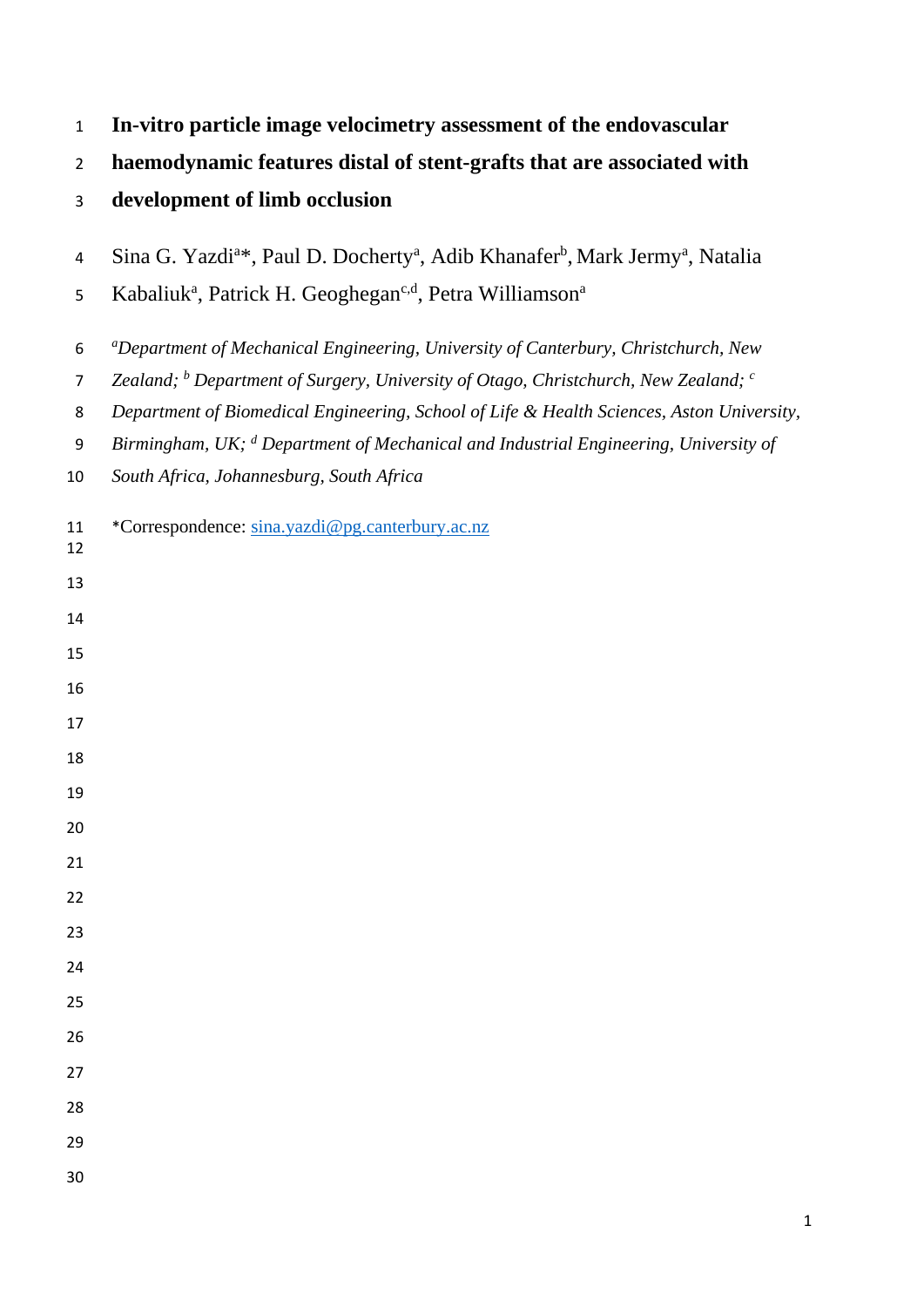# **In-vitro particle image velocimetry assessment of the endovascular haemodynamic features distal of stent-grafts that are associated with development of limb occlusion**

 **Abstract**: Aneurysms are common vascular diseases which affect normal hemodynamics in the aorta. Endovascular aortic repair (EVAR) using stent-grafts is a common treatment that excludes the aneurysm from the circulation, preventing further growth and eventual rupture. However, complications such as endoleak, dislocation, or limb occlusion have been reported after EVAR. This study hypothesized that the compliance mismatch between the graft and parent artery causes hemodynamic disturbances at the distal edge of the graft. Therefore, the potential for the graft to cause limb occlusion was assessed. A compliant phantom was fabricated . A circulatory loop was developed to run the fluid and generate a physiological flow waveform. Particle Image Velocimetry was utilized to capture fluid dynamics in the replica. The result showed a low velocity region at the graft trailing edge wall. The low velocity boundary layer thickness decreased downstream of the graft. A flow recirculation was initiated and increased in size during the mid-acceleration at the low velocity region. Shear stresses fluctuated at the trailing edge of the graft which is a risk factor for intimal thickening followed by graft or limb occlusion. It was concluded that this hemodynamic behaviour was due to the graft and parent artery compliance mismatch.

 Keywords: Particle image velocimetry, silicone phantom, haemodynamics, compliance, grafts, limb occlusion, recirculation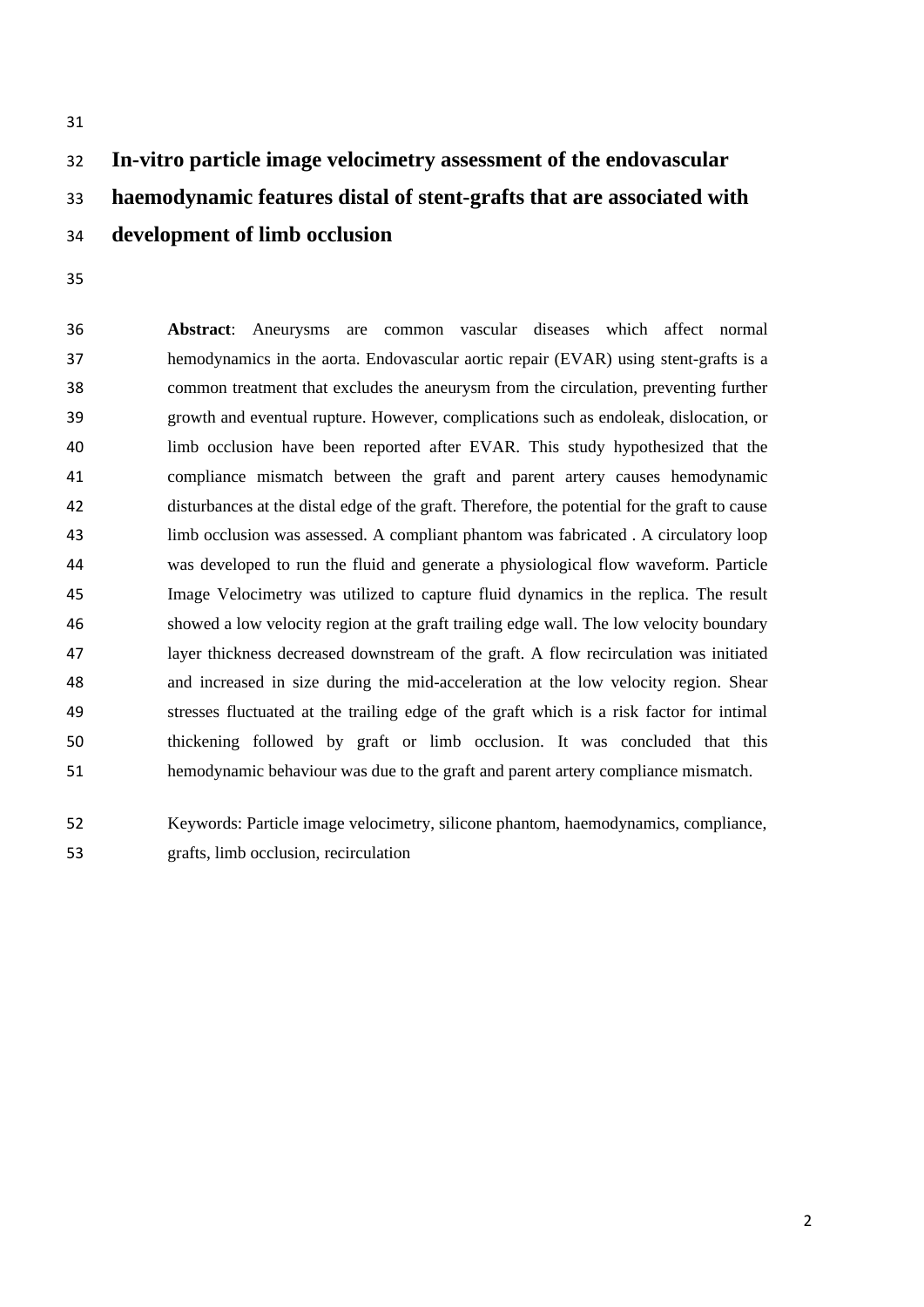### **Introduction**

 Cardiovascular diseases (CVD) incur abnormal hemodynamics and are the leading cause of death globally (Lyons et al. 2016). Aneurysm is a common arterial disease which is enlargement of a localized segment of the artery. If left untreated, the artery diameter increases can lead rupture and fatal blood loss (Waite and Fine, 2007). A common arterial region for aneurysm is abdominal aorta. Aggarwal et al. (2011) reported that abdominal aortic aneurysm (AAA) can be diagnosed when a 50 % enlargement of original artery diameter is detected. Endovascular aortic repair (EVAR) surgery is a common treatment for the infrarenal abdominal aortic aneurysm. During EVAR surgery, a graft is inserted from the femoral artery and delivered via a sheath to the lesion area (Lindblad et al. 2015). In some aortic surgeries, fenestrated grafts and distal bifurcation to iliac branches are used to completely seal the aneurysm sac and facilitate flow to visceral vessels and iliac branches, respectively. The grafts commonly consist of a series of metal struts which are covered and stitched to either woven polyester or expanded [polytetrafluorethylene](https://www.sciencedirect.com/topics/medicine-and-dentistry/politef) (ePTFE) fabric (Voûte et al. 2012). The metal struts cannot extend beyond the fabric cover distally or proximally (Chuter et al. 2003). The metal structure plus the covering fabric imposes semi-rigidity to the lumen of the grafted area.

 In this study, it was hypothesised that the compliance difference between the artery and the graft influence downstream hemodynamics. Rhee and Tarbell (1994) reported that such a compliance mismatch caused a 12-23% lower mean wall shear rate distal of a graft in a compliant lumen than observed proximally. Computational modelling of the arterial compliance mismatch has implied the difference in wall stress between the compliant and rigid regions may cause intimal thickening (He et al. 2015). It was reported that low or oscillatory wall shear stress (WSS) is a risk factor for thrombosis (Ku et al. 1985; Wootton and Ku 1999).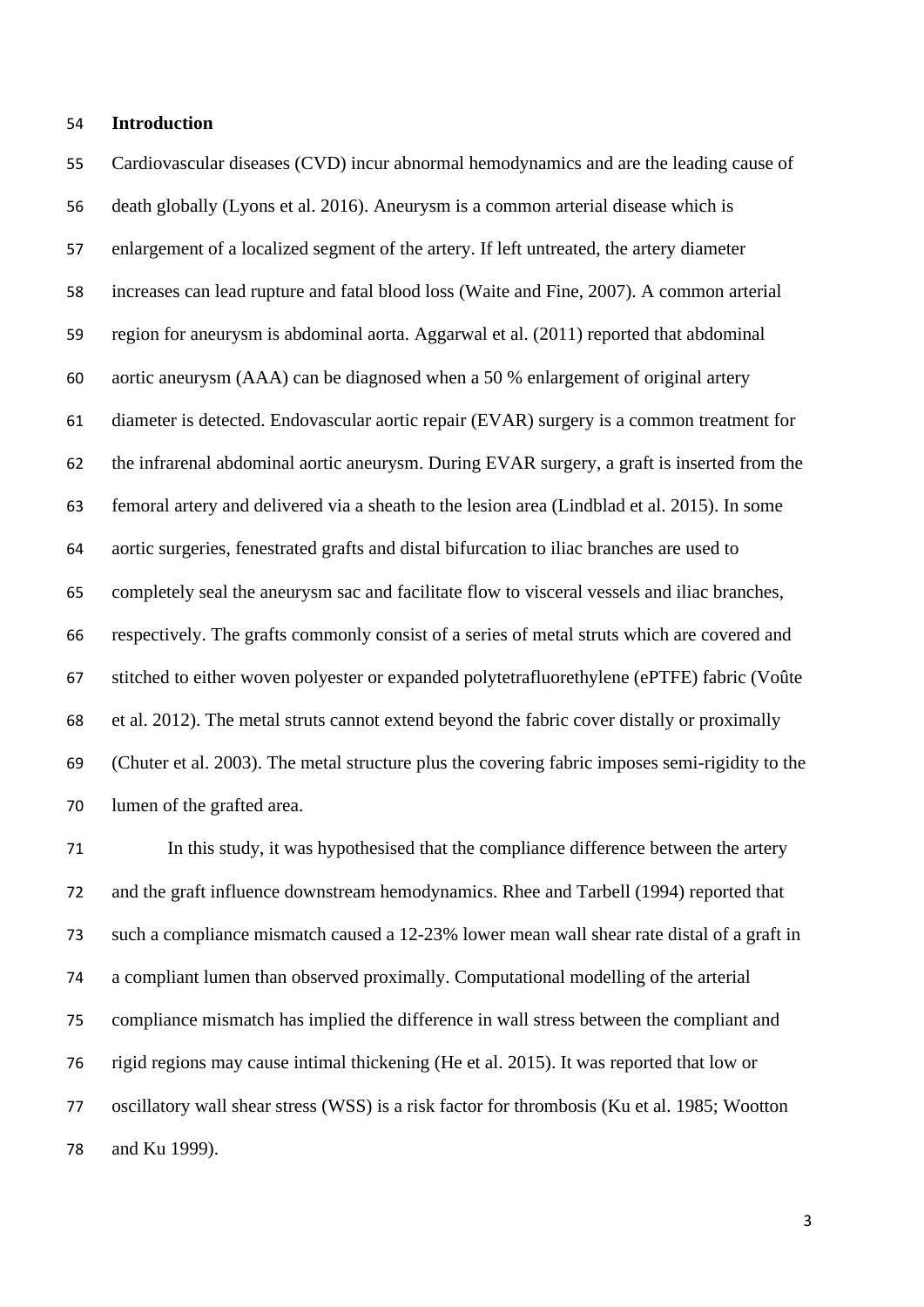Various experimental and numerical studies have been conducted to explore the effect of grafts on hemodynamics after EVAR (Casciaro Mariano Ezequiel et al. 2016; Swaelens et al. 2016; Raptis et al. 2018; Van Noort et al. 2018). Most of them focused on the flow structure proximal to the graft and its influence on graft migration, renal flow, or endoleak (Segalova et al. 2011; Segalova et al. 2012; Argani et al. 2017; van de Velde et al. 2018). However, the risk of limb occlusion and stenosis due to graft extension to iliac branches has not been addressed in experimental or numerical studies. Maleux et al. (2008) assessed 288 patients after endovascular treatment and reported that 8 patients whom were treated with aorto-uni-iliac grafts experienced limb occlusion. It was concluded that the occlusion can be related to kinking of the metallic structure or graft migration. (Rödel et al. 2019) investigated the incidence of limb occlusion due to the Anaconda endograft. They studied 317 patients who underwent EVAR treatment with the second and third generation of the device. It was reported that 9.8% of the study group experienced limb occlusion. A post-EVAR review by Cochennec et al. (2007) showed that limb occlusion occurred in 7% of the patients. The objective of the study was to evaluate the hemodynamic effects of the EVAR graft to provide clearer insight for design optimization.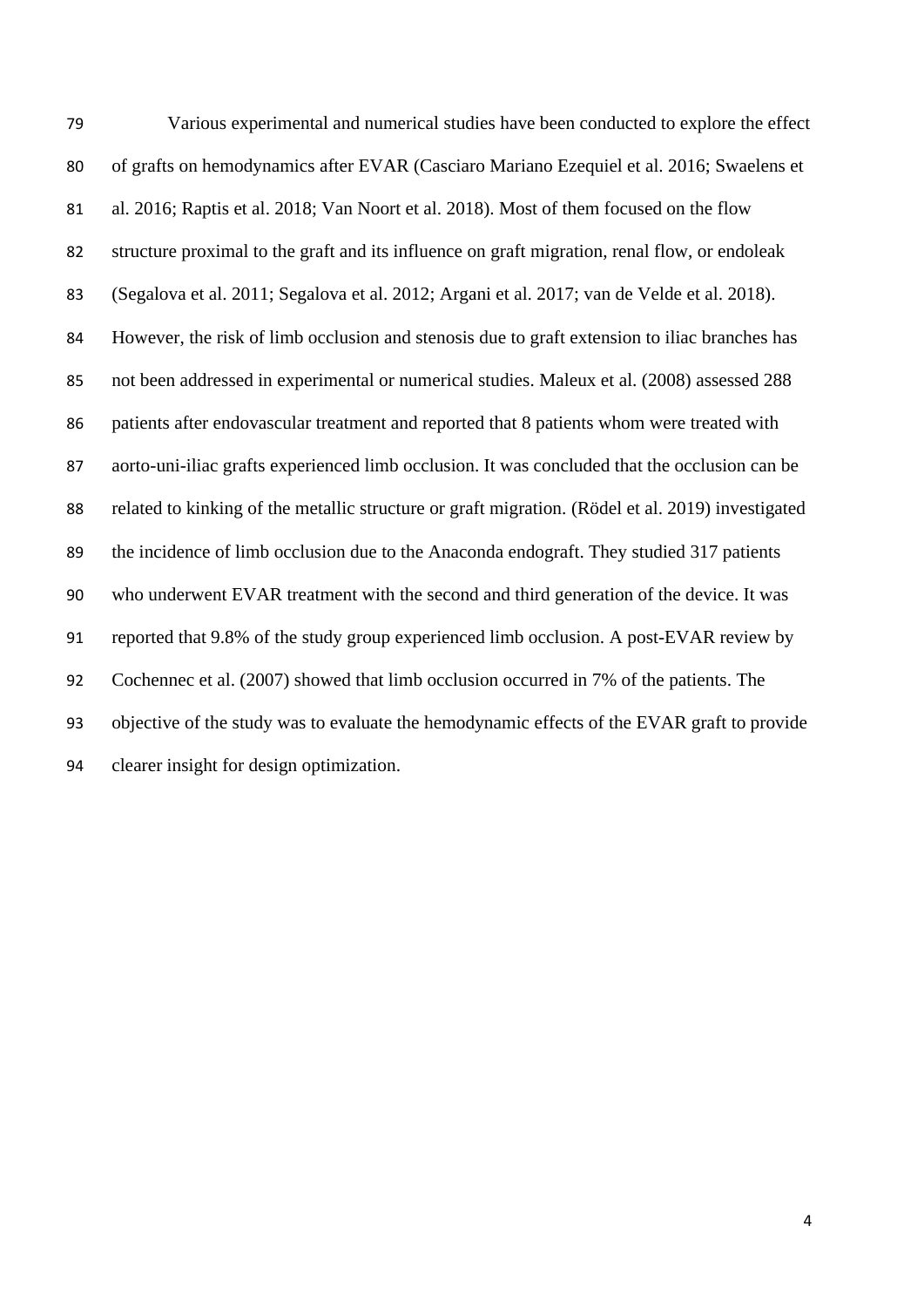#### 95 **Methodology**

 This study used an idealised 1.33:1 scale, straight, compliant phantom of the iliac artery. The goal of this research was to observe the haemodynamics distal of the stent-graft in the iliac artery. Since haemodynamics in the intra-graft region were of minimal interest to this research, only the flow parameters, and mechanical properties of the iliac artery were matched. The bifurcation and tortuosity were ignored. This enabled more accurate phantom fabrication to ensure uniform deflection of the phantom walls under pulsatile flow, and mitigation of transverse motion caused by oscillating centrifugal forces.

 Major artery walls have noticeable anisotropy at high strain with increased higher axial stiffness (Zhang et al. 2005). Hence, a longitudinal pattern was applied to the exterior wall of the phantom to mimic higher stiffness in axial direction (Figure 1). The relative axial and circumferential and longitudinal stiffness of an element (Figure 2) was determined using Equation.1.

$$
108 \t k = \frac{AE}{L} \t (1)
$$

109 
$$
k_{eq-circum.} = \left(\frac{1}{k_1} + \frac{1}{k_2}\right)^{-1} = \left(\frac{0.5 \times 1}{0.5} + \frac{1 \times 1}{0.5}\right)^{-1} = \frac{2}{3}
$$

- $k_{eq-Long.} = k_3 + k_4 = \frac{0.25 \times 1}{1}$  $\frac{5 \times 1}{1} + \frac{0.5 \times 1}{1}$  $\frac{5 \times 1}{1} = \frac{3}{4}$ 4 110
- Hence:  $k_{eq-Long.} = \frac{9}{8}$ 111 Hence:  $k_{eq-Long.} = \frac{3}{8} k_{eq-Circum.}$

112 Where *A* is the unit area, *E* is the unit Young's modulus, *L* is the unit length, and *k* is 113 the unit spring constant. Hence, the phantom is stiffer in longitudinal direction.

 The phantom was fabricated from transparent silicone (Sylgard 184 Dow Corning) using a lost core casting method (Geoghegan P et al. 2012; Yazdi et al. 2018). Male and female moulds were produced using additive manufacturing method. An UP Box (Tiertime, Beijing, China) FDM (fused deposition modeling) 3D printer with layer thickness of 0.2 mm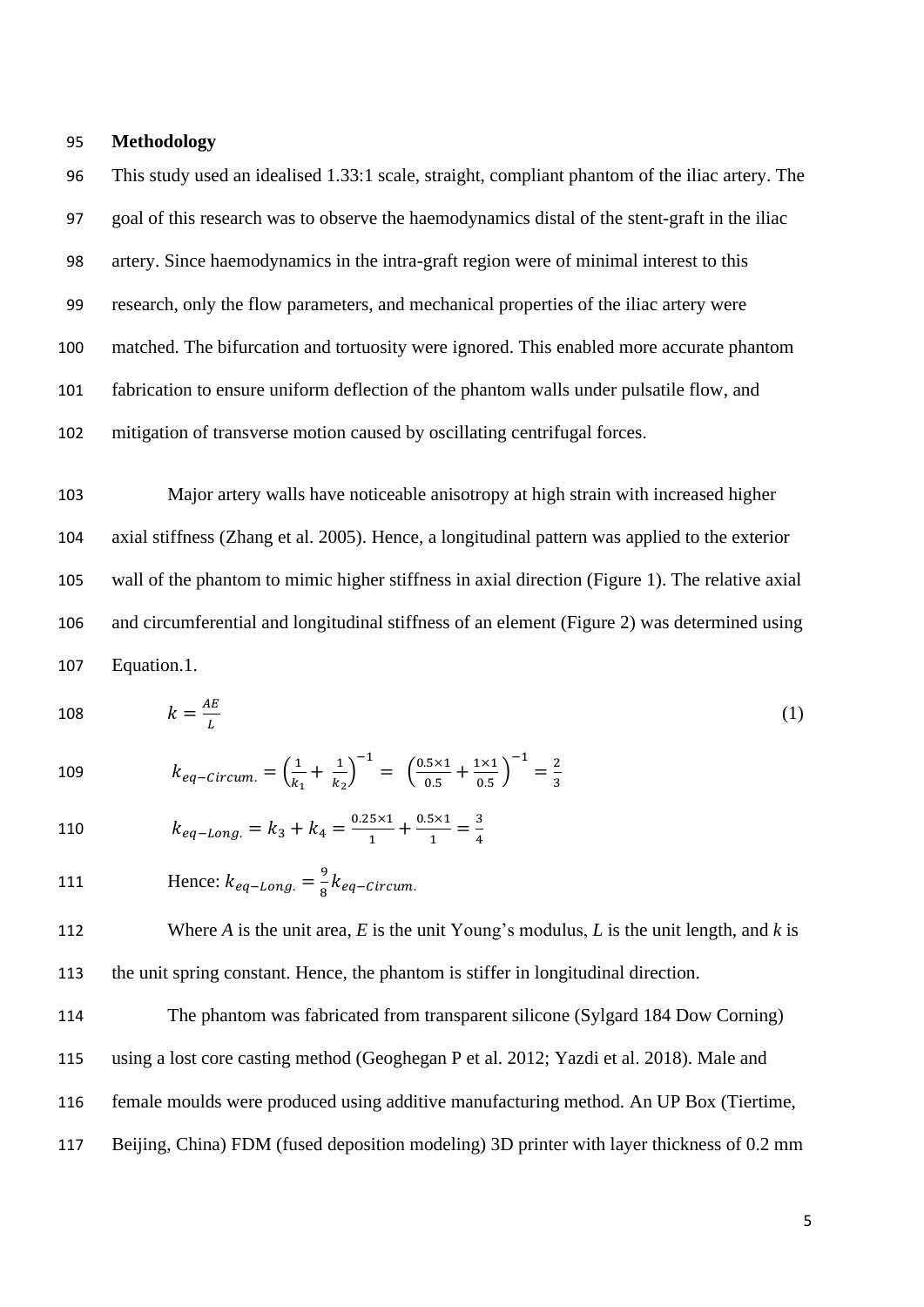was used for mould fabrication. To remove the surface ripples due to 3D printing layer extrusion, all mould pieces were lightly sand papered followed by acetone painting. Silicone and cross linking agent with 10:1 ratio were mixed and degassed in a vacuum chamber. The moulds were axially assembled and the silicone mixture was injected using a custom designed plunger and cured for 48 hours. The female moulds were mechanically removed from the phantom, and the male mould was dissolved in an acetone bath. The phantom had nominal constant a wall thickness of 2mm, internal diameter of 25mm, and elastic modulus of 1.32 MPa (Figure 1.a). A complete review of transparent silicone phantom fabrication for Particle Image Velocimetry (PIV) studies can be found in review done by Yazdi et al. (2018). Finally, an endovascular graft 35 mm in length and 25 mm in diameter provided by department of cardiology, Christchurch hospital, New Zealand, was placed at the middle of the silicone phantom (Figure 1.b).

 A circulatory mimicking loop was developed to drive the working fluid through the phantom. The fluid circuit consisted of electromagnetic flowmeter, flow straightener (150 mm long honeycomb pipe), piston pump, header tank, and reservoir (Figure 3). The IFC 300 (KROHNE Ltd, UK) flowmeter was a non-intrusive device that did not disturb flow. An bespoke reciprocating piston pump was utilized to generate a physiological pulsatile flow waveform. The pump incorporated a high resolution stepper motor (200 steps per revolution), ball screw, piston, and cylinder. The piston rod was connected to a ball screw supported by bearings at the free and motorized ends. The stepper motor was controlled using a Labview program via a National Instruments 9401 digital module and 9172 CompactDAQ chassis using feedback control. The reciprocating piston pump was utilized to generate a physiological pulsatile flow wavefrom. The increased dimensions of the phantom allowed greater relative precision in the fabrication of the phantom wall thickness, and thus more uniform compliance. However, this change necessitated Reynolds and Womersley Number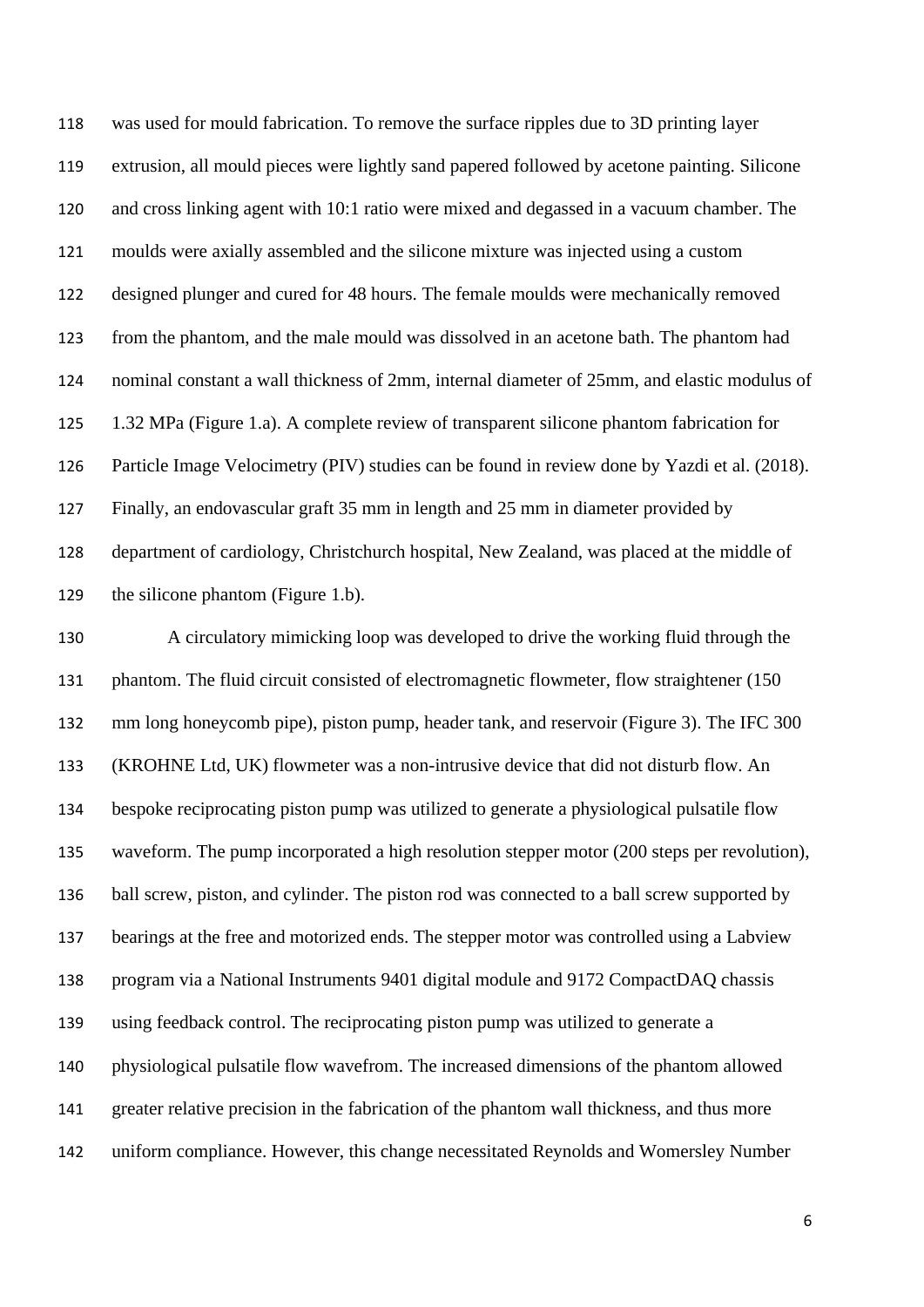matching to ensure that the experiment retained physiological relevance. Reynolds number (Re) is a dimensionless parameter which defines the ratio of the inertial forces to viscous 145 forces (Equation. 2). Womersley number  $(\alpha)$  is a dimensionless parameter in biofluid mechanics which express the frequency of the ratio of the pulsation frequency to viscosity (Equation 3)

$$
Re = \frac{VD}{\nu} \tag{2}
$$

149 where *V* is the mean velocity, *D* is the inlet diameter and *v* is the kinematic viscosity.

$$
\alpha = r \sqrt{\frac{\omega}{\nu}} \tag{3}
$$

151 where *r* is the internal lumen radius and  $\omega$  is the angular frequency.

 The flow waveform was adopted from Geoghegan P et al. (2013); (Docherty et al. 2017) and scaled to match the *in-vivo* Reynolds and Womersley numbers. Maximum Reynolds and Womersley numbers were 958 and 4.48, respectively. The flow rate was captured at eight points on the cardiac cycle (Figure 4). It was assumed that the haemodynamic outcomes of the reducing jet stream momentum during the first half of the deceleration phase of systole would be clinically interesting. Hence, the rest of the deceleration phase of flow was not captured. To eliminate optical distortion during the PIV experimentation, the circulatory loop was filled with a 39:61 aqueous glycerol solution, which has the same refractive index as the silicone phantom (1.413). The refractive index matched solution was prepared by titrating glycerine to water with continuous visual inspection of reductions in distortions in a checkerboard pattern placed behind the model (Yousif et al. 2011). The refractive index was verified with a NAR-3T Abbe benchtop refractometer (ATAGO CO., LTD, Tokyo, Japan). The working fluid had a density of 1140 kg/m3 and dynamic viscosity of 1.06×10-2 Pas which was measured experimentally using Cannon–Fenske viscometer and validated with published data (Geoghegan et al. 2012, Yazdi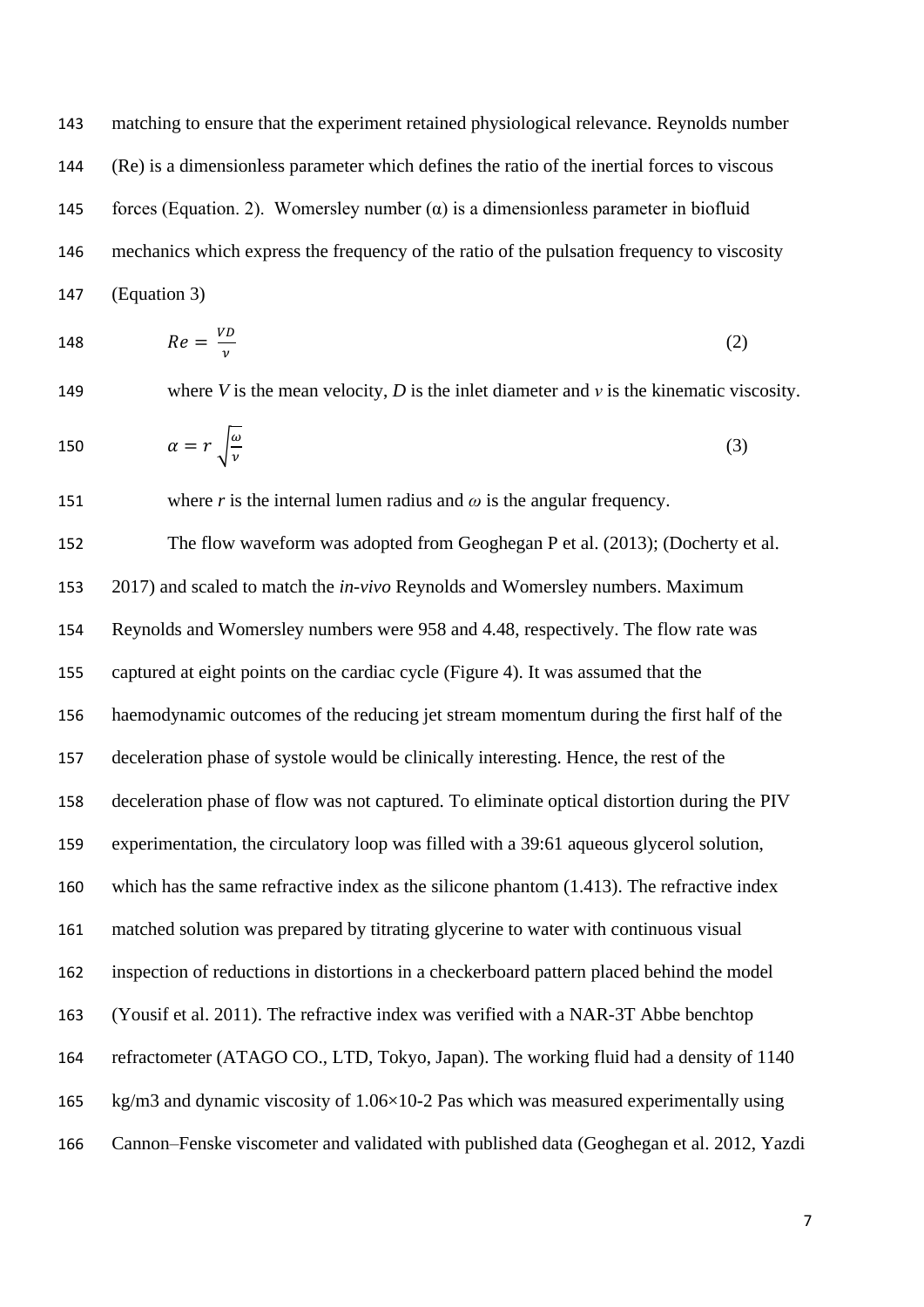et al. 2018). The phantom was placed in a pressure box manufactured from acrylic sheet and filled with working fluid. This eliminated optical distortion, mimicked the surrounding tissue pressure, and also allowed control of transmural pressure and compliance. The phantom outlet was connected to a header tank with a constant head pressure, provided by 400 mm column of working fluid measured vertically above the centre of the phantom, to mimic the impedance of the circulatory system.

 Planar PIV was used to capture and quantify the fluid dynamics in the phantom symmetry plane. Image acquisition was carried out using a TSI 4MP-LS camera (TSI Inc., Shoreview, MN, USA) which is a progressive scan interline CCD camera with 16Hz frame 176 rate. The camera had resolution of  $2360 \times 1776$  pixels. The PIV camera was equipped with a 50 mm Nikon AF Micro-Nikkor lens and the images captured with f8 aperture size. The working fluid was seeded with neutrally buoyant silver coated hollow glass spheres (Dantec 179 Dynamics S-HGS-10) with 10 µm nominal diameter. A double pulse Nd-YAG laser (New Wave Solo 120 XT) and lens train was used to generate the light sheet and illuminate the domain. The light sheet thickness was 1 mm which was achieved using Dantec Dynamics 80X74 cylindrical lens setup. To synchronize the laser pulses and image capture, a TSI synchronizer was used. TSI Insight 4G software was employed to capture the images and process the images into velocity maps.

 Light reflection from the wall boundary of the model, stationary objects and laser flare can cause error in the displacement vectors calculation. Therefore, to enhance the signal to noise ratio prior to cross-correlation, subtraction of average intensity background and intensity capping was performed (Raffel et al. 2018). A particle displacement vector field was computed across the images using a cross-correlation method. The analysis was phased- locked with 25 pair of images captured for each eight time points shown in Figure 4. Processing also consisted of the ensemble averaging PIV algorithm to compute the vector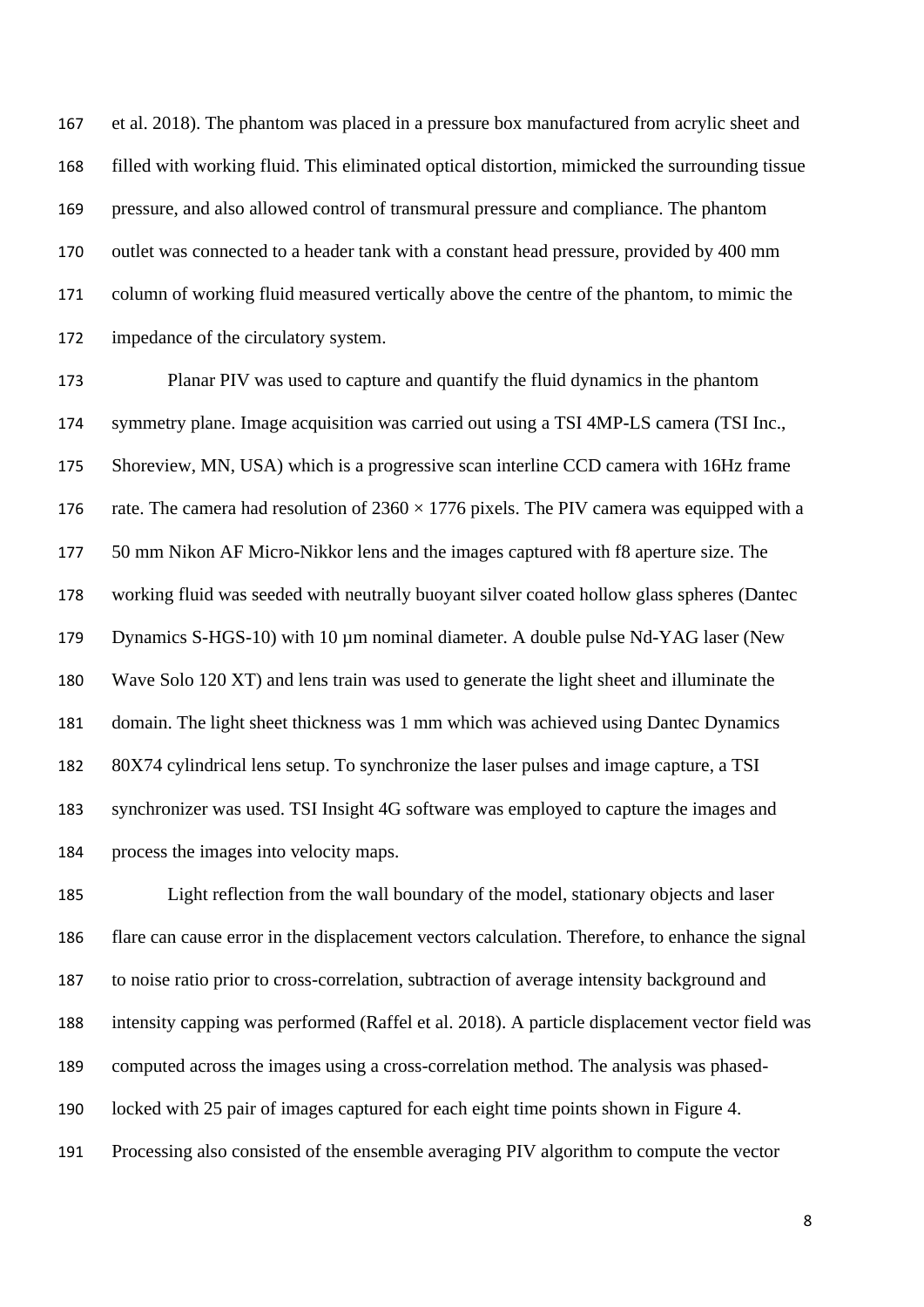- field at each time point. A recursive Nyquist iterative grid generation engine was used with
- the start and final window dimensions of 64\*64 and 32\*32 pixels respectively and a window
- grid overlap factor of 50% was adopted. The post processing included vector validation with
- interpolation used when local vector disagreement surpassed an arbitrary threshold. The
- resulting velocity fields were plotted using Tecplot 360 data presentation software.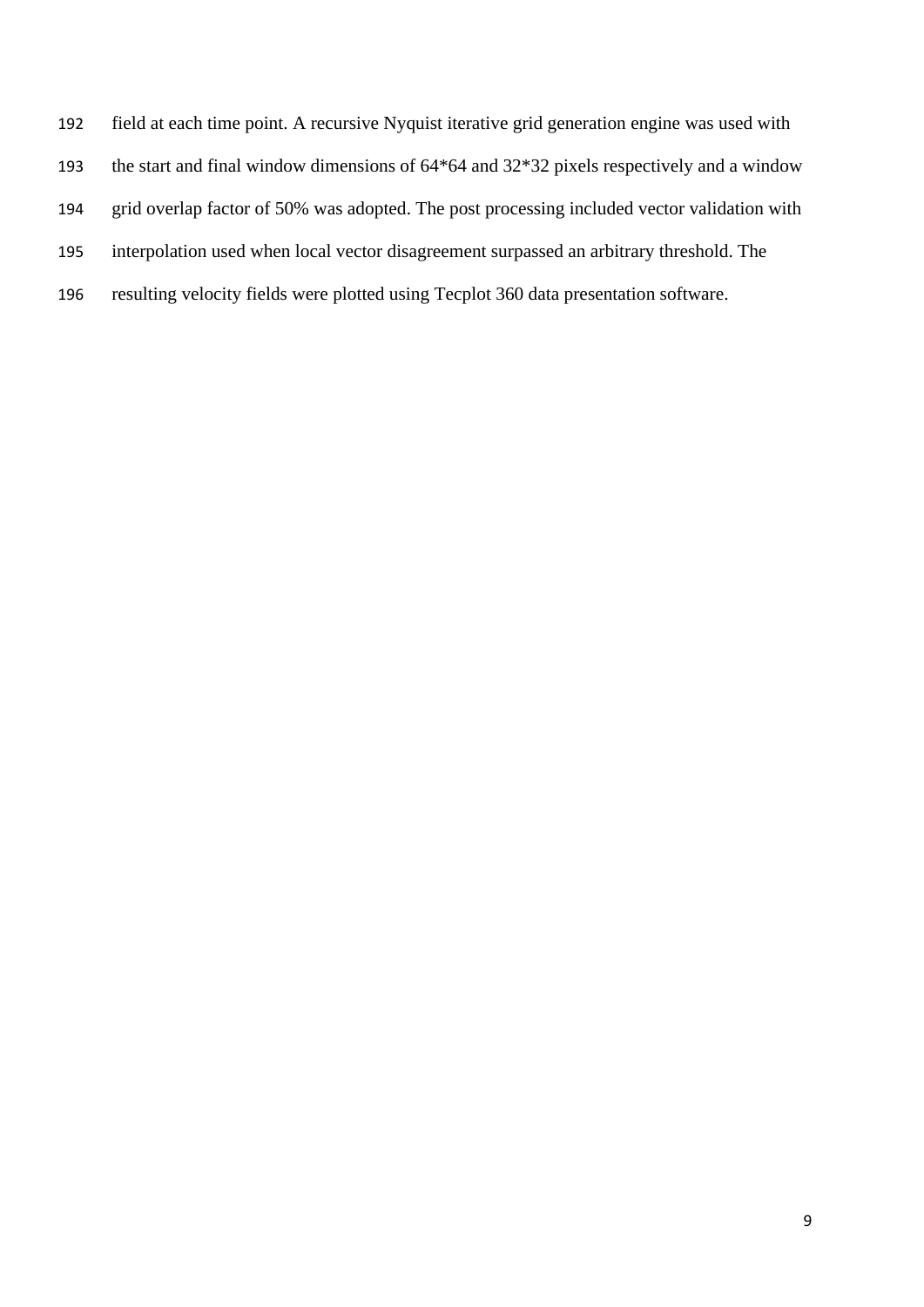#### **Results**

 Figure 5.a shows the fluid velocity decreases along the centreline of the phantom distal of the graft outlet at the peak flow rate. In data not explicitly shown, this distal reduction in velocity was observed at all times. The pattern is evident in the velocity maps shown in Figure 6. The velocity of 201 the jet increased as flow accelerated to the peak of the cycle; however, this was not observable spatially. Proximal to the phantom walls during peak flow, a low velocity region can be seen close to the distal end of the graft (Figure 5.b). Figure 6 shows time evolving velocity maps during the acceleration and deceleration phase of systole. A jet flow was observed at the trailing edge of the 205 graft which diffuses through to the end of the phantom. However, the low velocity region observed in Figure 5.b close to the wall remains persistent through all time steps recorded.

 To show recirculating flow, velocity streamlines and vectors are shown at the graft trailing edge (Figure 7). Noticeable recirculation was initiated at the trailing edge during 209 acceleration  $(t_4)$ . The recirculation increased in size as flow accelerated to the peak flow. 210 However, the recirculation zone reduced in size as the flow decelerated to t<sub>7</sub>, and there was no observation of complete recirculation at this time point. This transition of velocity at the 212 phantom wall distal to the graft from forward at t<sub>3</sub> to reversed at peak flow, then forward at t<sub>8</sub> is indicative of oscillating shear stress.

 Figure 8 shows the radial shear rate profiles at *X(axial)/D(radial)=0.07* away from the graft outlet for the onset, peak and end of recirculation observed in Figure 7. Low shear rates were observed in the centre of the lumen and increased close to the wall. The near wall oscillation and sudden changes in shear rate became more severe as the flow accelerated to the peak followed by a drop to mid deceleration phase. The negative shear rate value near the centre of the lumen at peak flow was not due to the recirculation. No particular haemodynamic behaviour was observed at the centre of the lumen at the graft trailing edge. In fact, the negative value was due to the confounding effect in the data. The confounding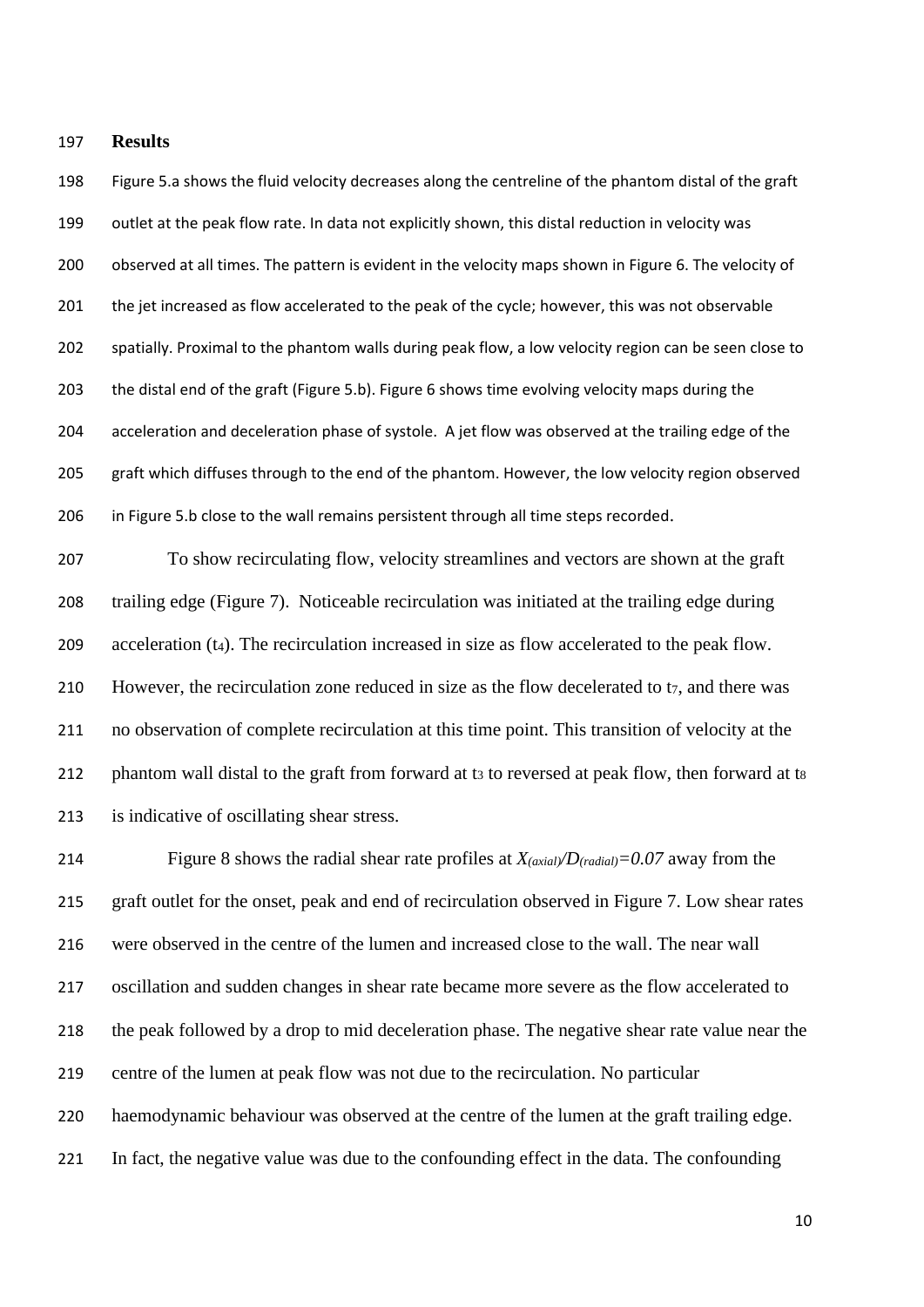effects include micro air bubbles trapped between the rings on the exterior surface of the

phantom during pressure box filling or fluid circuit. The air bubbles caused an oversaturation

of the light and biased the cross-correlation at this region.

#### **Discussions**

 The flow dynamics in a grafted silicone phantom was examined to investigate the potential flow disturbances downstream of the graft. It was hypothesized that compliance mismatch between the graft and artery affect the haemodynamics. The axial velocity gradient along the artery showed the effect of the compliance mismatch. The velocity was higher at the centre of graft outlet and decreased downstream of the graft. The flow velocity components perpendicular to the wall shown in Figure 7 indicate positive transmural pressure and dilation of the compliant phantom. The velocity was lower in the phantom region compared to the graft region in accordance with the conservation of mass principle. This is in agreement with Casciaro et al. (2018) who showed a strong jet at the graft outlet in the iliac artery in computational simulation. Hence, the agreement between the CFD study and the PIV results provides validity to the observations.

 The observed low velocity region proximal to the phantom wall and flow separation at graft trailing edge can be associated with the compliance mismatch between the graft and parent artery. During the late acceleration and early deceleration phases, the diameter of the phantom was higher than the effectively rigid graft thus inducing recirculation zone. The strongest recirculation was observed at peak flow. The flow pattern observed was similar to the well-known step wall flow pattern (Le et al. 1997). As flow further decelerates (t8), the artery contracted to its natural diameter and the effect of compliance mismatch is minimal. Another potential reason for recirculation was the presence of the metal graft wireframe leading to local instability in flow at the wall. Benard et al. (2003) observed intra-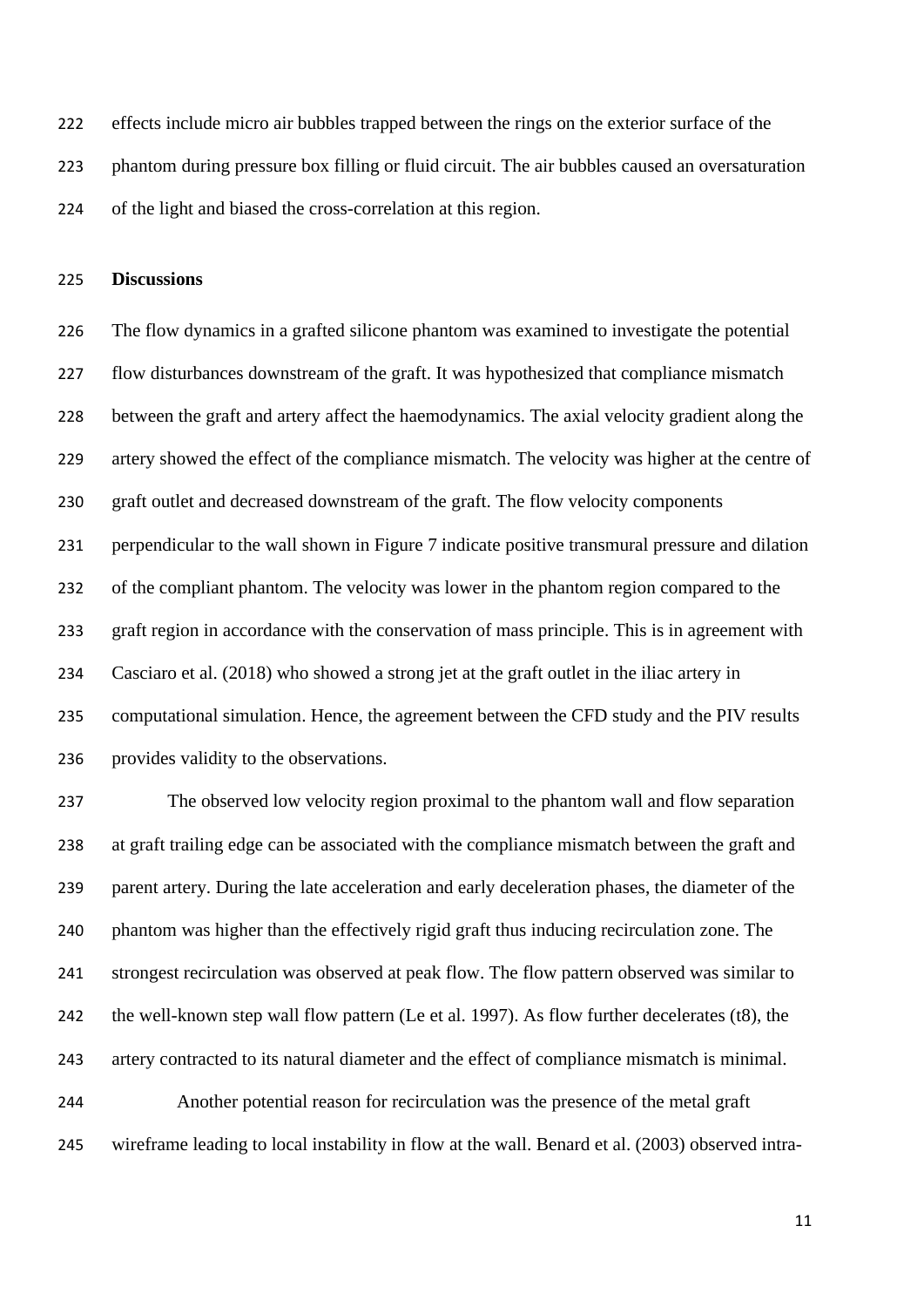stent-graft hemodynamics and reported the existence of recirculation at three regions between 247 the strut wire mesh. While not reported by Benard et al. (2003), these recirculation regions may propagate into the distal region and contribute to the recirculation patterns observed in 249 Figure 7. However, circulation was not observed at t<sub>3</sub> or t<sub>8</sub>. This potentially implies that the recirculation was caused by compliance mismatch at the graft-phantom boundary, and not by the mesh struts. The flow disturbances downstream of the grafts were hypothesized to be most likely due to the compliance mismatch between the graft and parent artery, and less likely due to the geometry of the mesh that leads to smaller regions of recirculation (Kolandaivelu et al. 2011). However, the current study lacks a rigid comparator to ensure that the recirculation was only due to the compliance mismatch and if similar haemodynamic behaviour occurs in cases wherein calcification distal of the graft causes stiffening of the arterial wall.

 High shear rate fluctuation at peak flow (Figure 8) was associated with the changes in the recirculation region. It has been reported that flow recirculation and separation can induce oscillating or low wall shear stress proximal to the wall which are key factors for endothelial cell damage, intimal thickening and atherosclerosis initiation (Rouleau et al. 2010; Wentzel et al. 2012; Meng et al. 2014). A CFD study by Raptis et al. (2017) showed considerable reduction of post-operative WSS compared to physiological values. Hence, the low velocity magnitude, recirculation, and shear rate fluctuation observed in Figures 7 and 8 is in agreement with these findings and implies a potential for endothelial cell damage, intimal thickening and may ultimately lead to restenosis at the graft trailing edge. Increased understanding of stented haemodynamics may reduce the rate of EVAR patients who currently experience limb occlusion within 6 months of stent-graft implant (3-10%) (Maldonado et al. 2007; Mestres et al. 2009).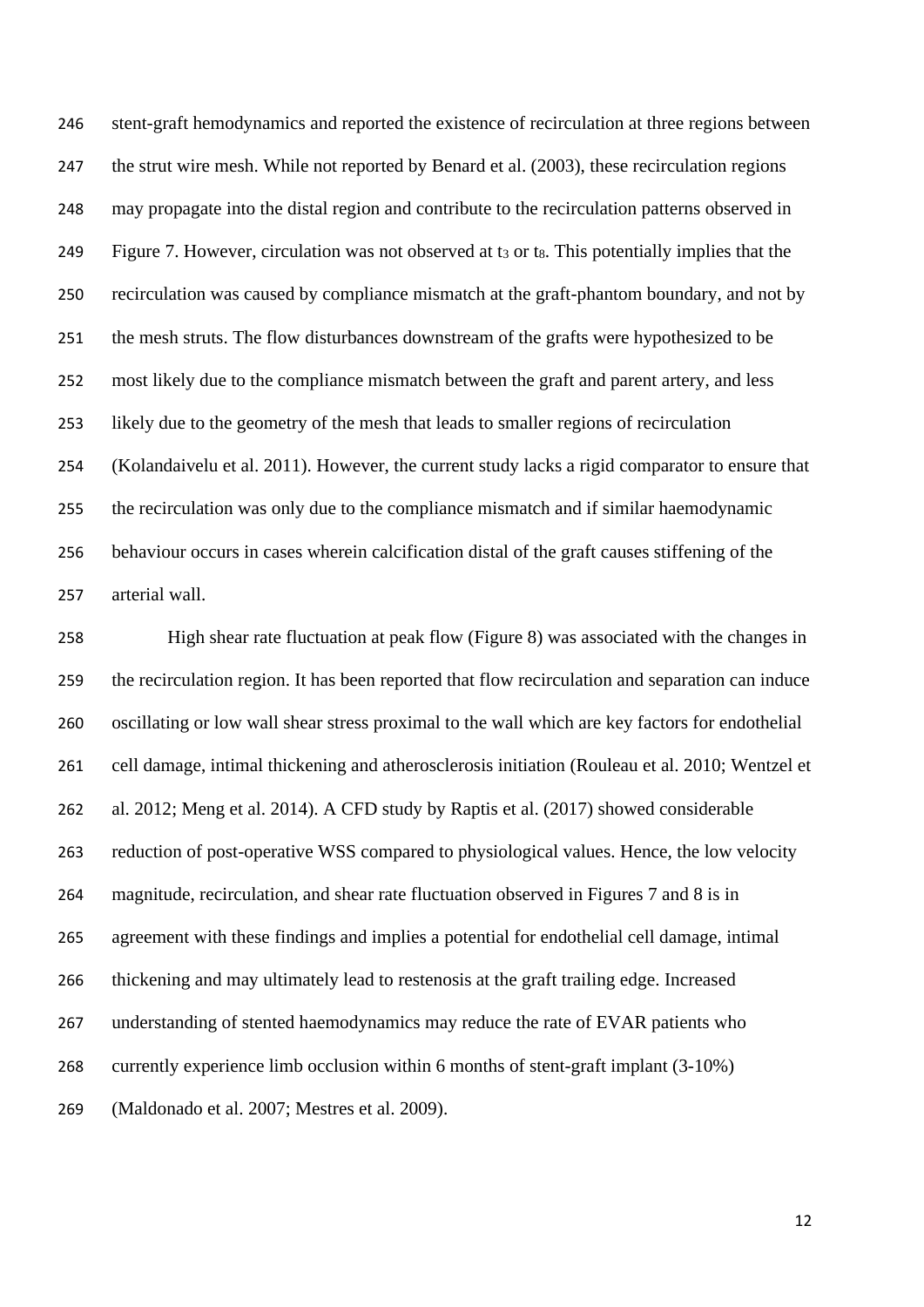The carotid artery waveform was scaled and used for this study to match the typical Reynolds and Womersley number in the iliac artery. However, the Womersley number was selected from the lower end of the feasible scale (San and Staples 2012). This low simulated Womersley value may have led to observation of smaller recirculation haemodynamics than could occur in typical patients. While the physiological iliac waveform sometimes exhibits a small backflow during diastole, the effect on systolic haemodynamics is minimal. Although the backflow was not investigated in this study, it may lead to recirculation distal of the stent graft due to compliance mismatch. This study measured the velocity field during systole for which the carotid and iliac artery shows similar waveforms. In addition, the haemodynamic disturbances at the graft trailing edge were due to pressure changes and compliance mismatch, not flow direction.

 The phantom used in this experiment was designed to closely mimic physiological conditions. However, the optical opacity of the graft meant that flow within the graft region was not captured. Therefore, no conclusion could be drawn regarding the flow disturbances within the graft. However, the graft lumen is reasonably rigid and many CFD studies have thus been able to accurately model intra graft haemodynamics (Karmonik et al. 2011; Polańczyk et al. 2012; Polanczyk et al. 2015; Boland et al. 2016; Karanasiou et al. 2017; Raptis et al. 2018; Tasso et al. 2018).

 The lack of specific intra-graft haemodynamics does not affect the observation of the flow disturbances downstream of the graft. At some stages of the cardiac cycle, the shear rate observed was less than 100 s-1. In, contrast to blood, which exhibits non-Newtonian 291 behaviour for shear rates below  $100 s<sup>-1</sup>$  (Waite and Fine 2007), the working fluid used in this study was Newtonian. Therefore, using non-Newtonian fluid might yield improved outcomes. The phantom geometry used in this research was highly simplified. The transition from the abdominal aorta to the common arteries includes bifurcation, curvature, and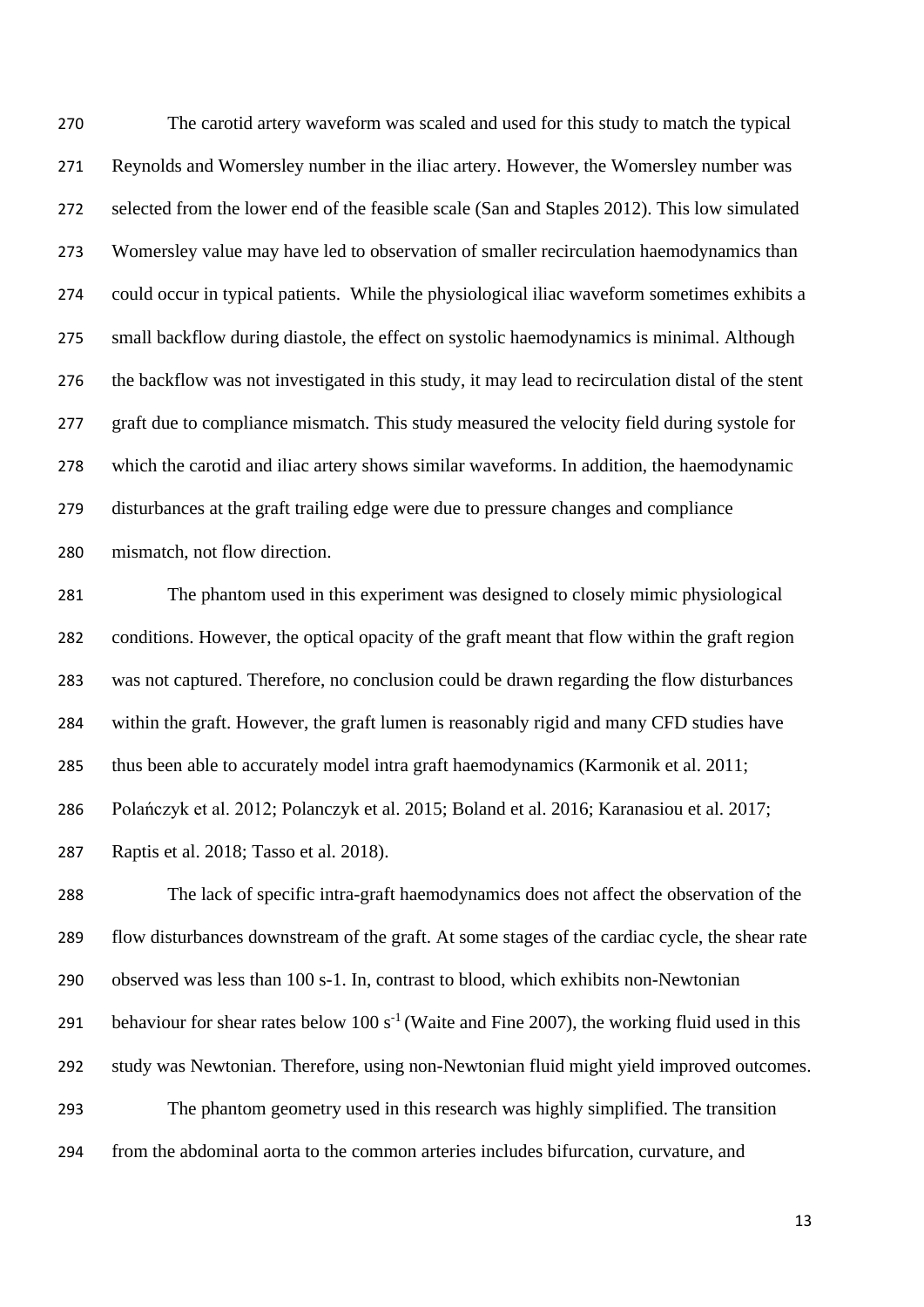tortuosity that was not included in the phantom. Furthermore, in cases wherein EVAR is necessary, the geometry is often affected by aneurysm. However, modelling the complex geometry of the intra stent-graft region was not deemed necessary in this research that concentrated on the haemodynamics observed at the transition of the rigid graft to the compliant phantom. To observe recirculation at the trailing edge of the stent-graft, only the primary flow characteristics and the vessel mechanical properties were desired. Boersen et al. (2017) developed a more precise, but effectively rigid model of the EVAR to enable PIV analysis of haemodynamic features in the renal and iliac artery. The researchers observed some interesting effects due to the bifurcation, which this present study was not intended to capture. However, Boersen et al. stated that the use of a more compliant model usually results in lower WSS and shear rates. Geoghegan PH et al. (2017) study also showed that wall rigidity leads to overestimation of WSS by 61%.

 Similar to this study, Boersen et al. (2017) did not consider out of plane flow. The out of plane flow potentially generated by complex geometry of the EVAR lumen is transverse to recirculation characteristics, would be very difficult to capture, and may ultimately make it difficult to capture the recirculation in the primary flow. In particular, planar PIV uses a light sheet to capture motion of particles within the light sheet, not transverse to it. Hence, while a more accurate model may have yielded more accurate flow dynamics, the ability to capture such dynamics using planar PIV was expected to be limited. If observation of out of plane flows was deemed necessary, stereo-PIV or tomographic PIV (Nguyen et al. 2019; Medero et al. 2020) or phase contrast MRI could be utilised (Yamashita et al. 2007).

 Since recirculation is an important clinical parameter for restenosis risk, it is thus also an important consideration during stent-graft testing. Hence, experimental processes that utilise fluid/boundary interaction are critical to enable observation of stent-grafted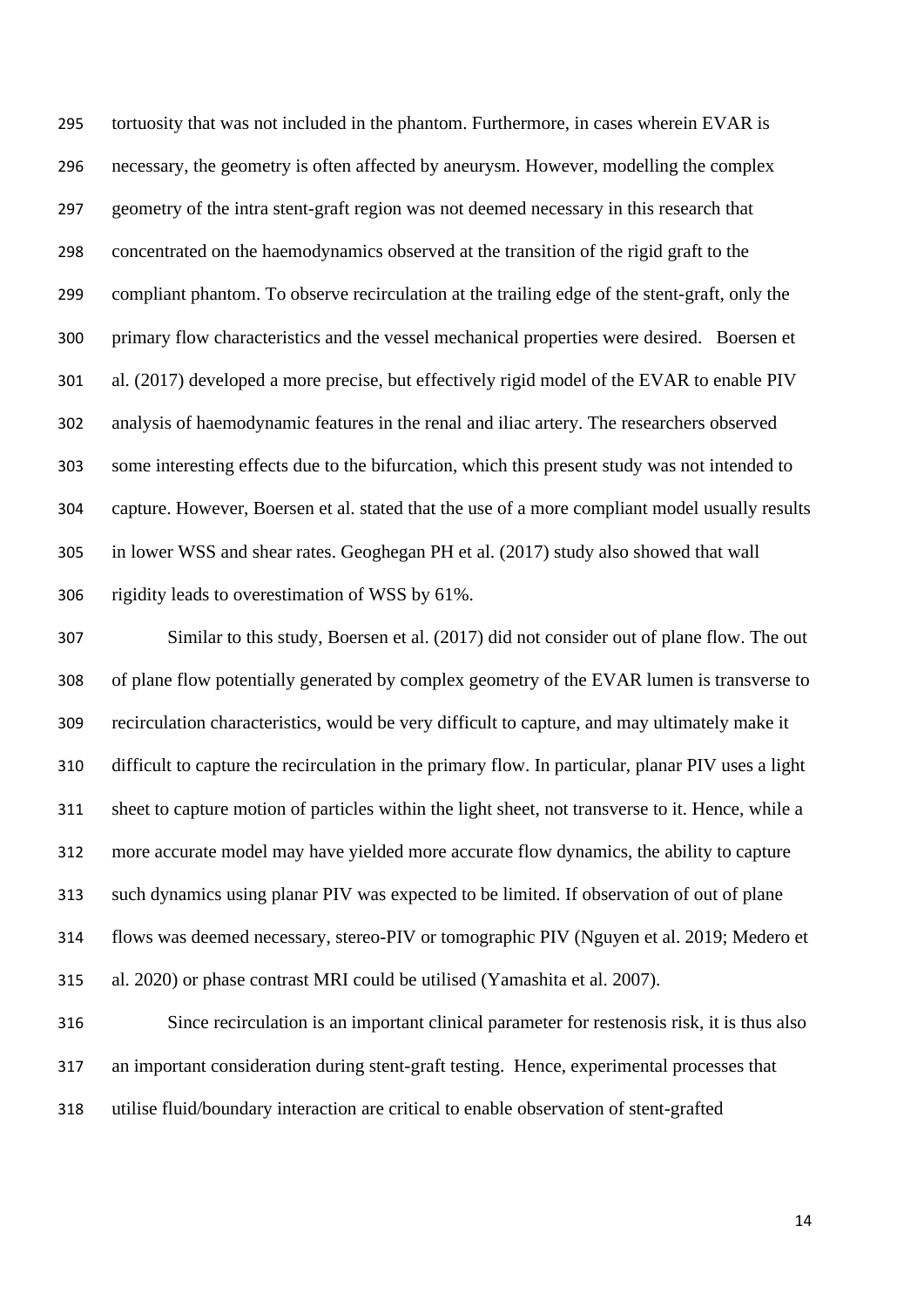haemodynamics. PIV offers a unique ability to observe such flow patterns in-vitro. Future PIV studies may enable stent-gaft design optimisation and thus improve patient outcomes.

#### **Conclusion**

 PIV was used to investigate the effect of compliance mismatch between silicone phantom and endovascular graft on flow disturbances and limb occlusion. This study showed that it is possible to assess the elements of the performance of endovascular grafts using PIV. The results illustrated that the compliance mismatch between the graft and parent artery induces flow separation and shear stress oscillation proximal to the wall and trailing edge of the graft. These flow patterns can lead to intimal thickening, limb occlusion and graft blockage. In addition, the flow separation became more severe at peak flow. This in turn shows the importance of conducting pulsatile flow experiments. The outcomes emphasize the need to assess candidate endovascular graft designs in compliant phantom under pulsatile flow conditions.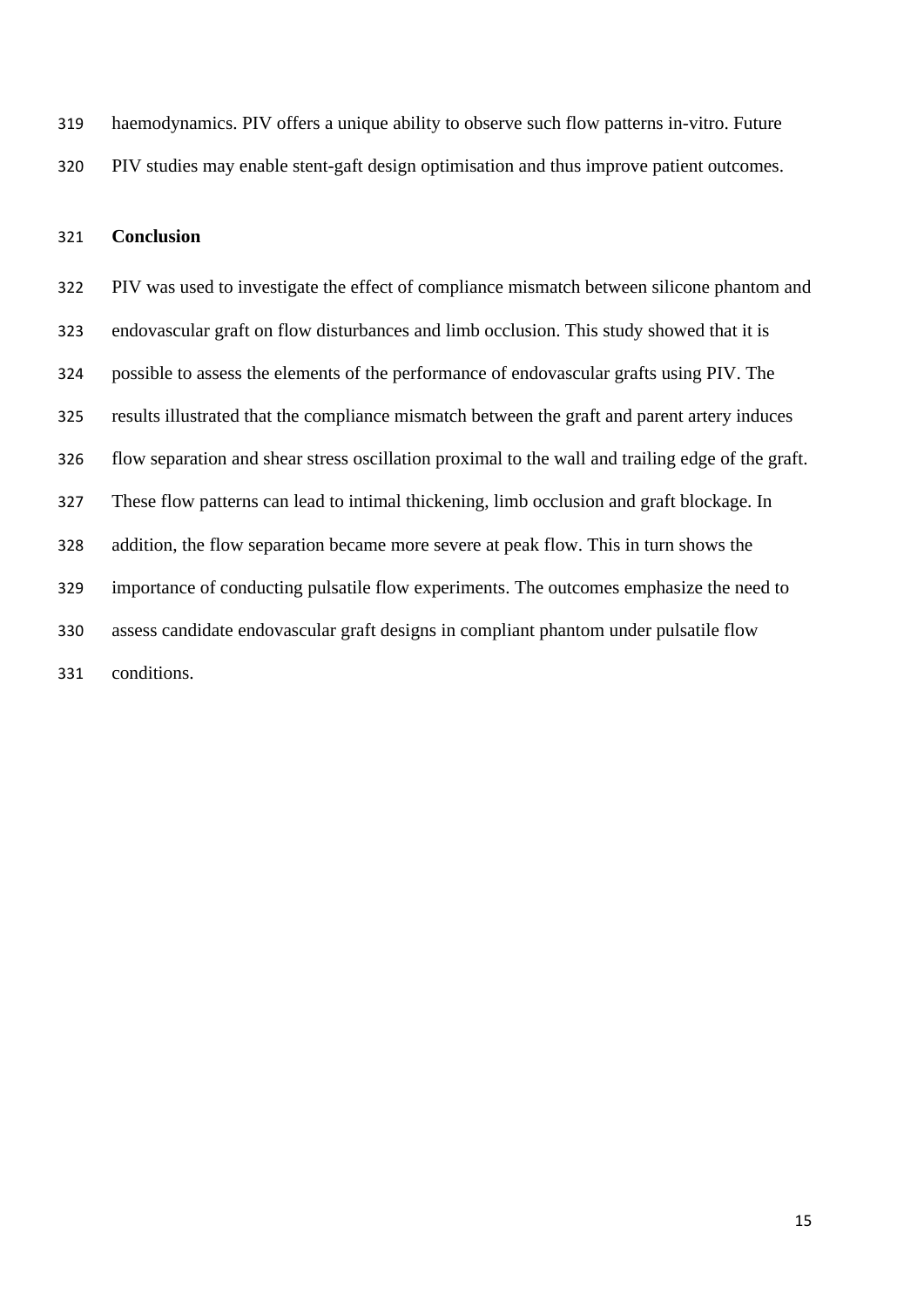## **References**